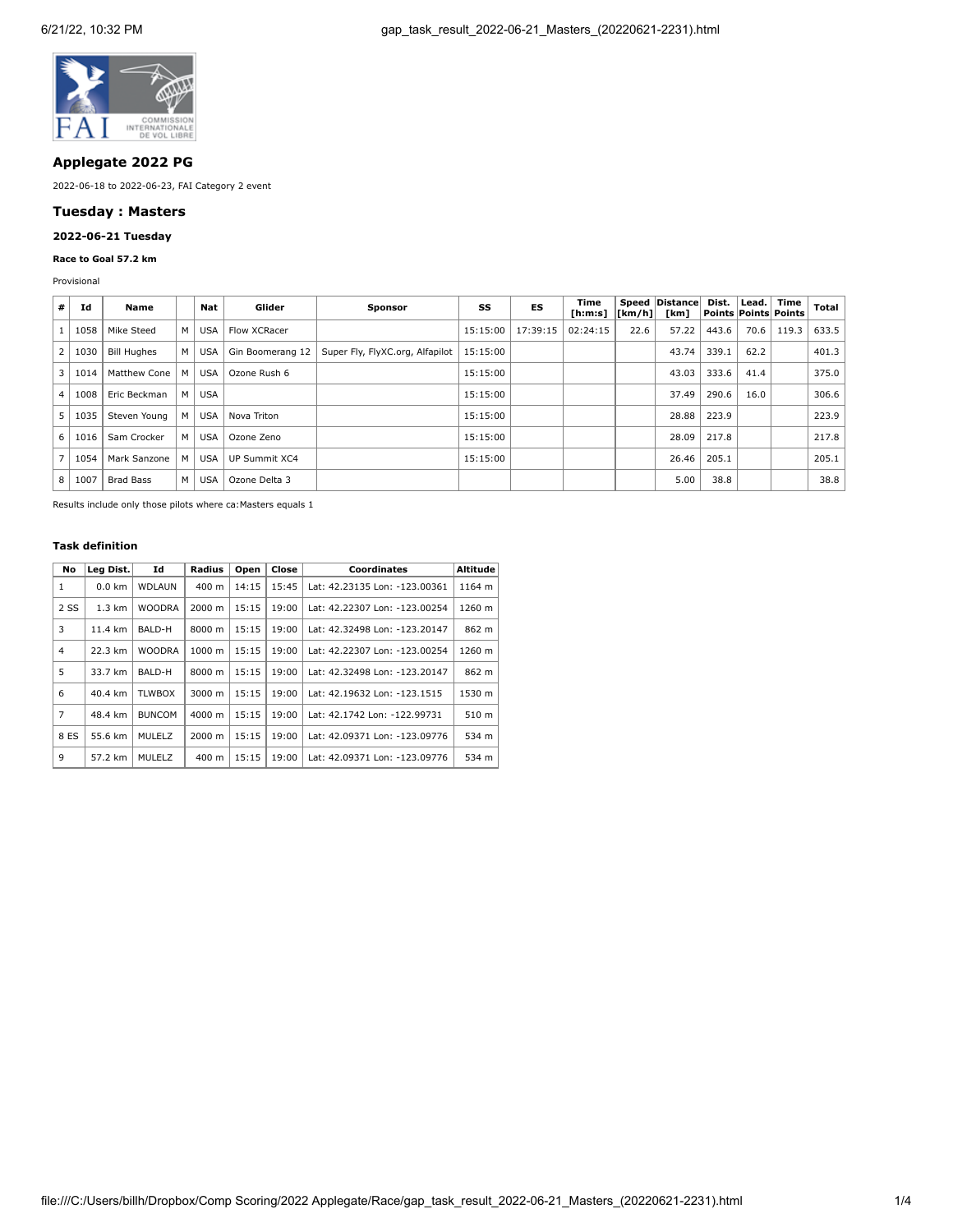### **Pilots not yet processed (NYP)**

| Id   | Name            |
|------|-----------------|
| 1036 | Pamela Kinnaird |
| 1037 | Nicholas Fulmor |
| 1059 | Tim Taylor      |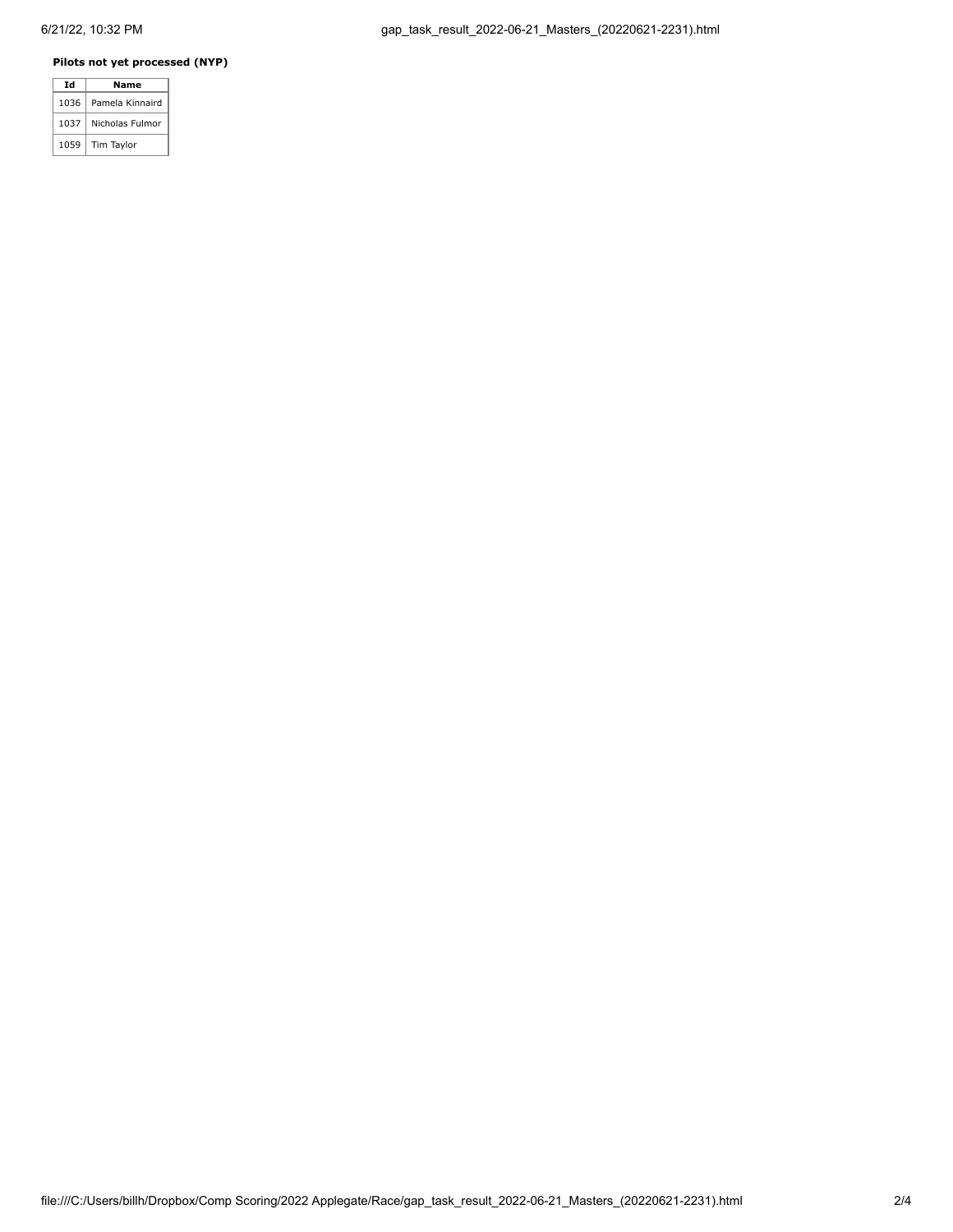### **Task statistics**

| param                           | value                     |
|---------------------------------|---------------------------|
| ss_distance                     | 54.314                    |
| task_distance                   | 57.217                    |
| launch_to_ess_distance          | 55.616                    |
| no_of_pilots_present            | 60                        |
| no_of_pilots_flying             | 60                        |
| no_of_pilots_lo                 | 37                        |
| no_of_pilots_reaching_nom_dist  | 0                         |
| no_of_pilots_reaching_es        | 23                        |
| no_of_pilots_reaching_goal      | 23                        |
| sum_flown_distance              | 2269.747                  |
| best_dist                       | 57.217                    |
| best_time                       | 1.6122                    |
| worst_time                      | 2.5028                    |
| qnh_setting                     | 1013.25                   |
| no_of_pilots_in_competition     | 63                        |
| no_of_pilots_landed_before_stop | 0                         |
| sum_dist_over_min               | 1994.544                  |
| sum_real_dist_over_min          | 1994.544                  |
| sum_flown_distances             | 2269.747                  |
| best_real_dist                  | 57.217                    |
| last_finisher_start_time        | 2022-06-21T15:15:00-07:00 |
| last_start_time                 | 2022-06-21T15:15:00-07:00 |
| first_start_time                | 2022-06-21T15:15:00-07:00 |
| first_finish_time               | 2022-06-21T16:51:44-07:00 |
| max_time_to_get_time_points     | 2.882                     |
| goalratio                       | 0.3833                    |
| arrival_weight                  | 0                         |
| departure_weight                | 0                         |
| leading_weight                  | 0.162                     |
| time_weight                     | 0.3793                    |
| distance_weight                 | 0.4587                    |
| smallest_leading_coefficient    | 1.0783                    |
| available_points_distance       | 443.557                   |
| available_points_time           | 366.8323                  |
| available_points_departure      | 0                         |
| available_points_leading        | 156.6624                  |
| available_points_arrival        | 0                         |
| time_validity                   | 1                         |
| launch_validity                 | 1                         |
| distance_validity               | 0.9671                    |
| stop_validity                   | 1                         |
| day_quality                     | 0.9671                    |
| ftv_day_validity                | 0.9555                    |
| time_points_stop_correction     | 0                         |
|                                 |                           |

#### **Scoring formula settings**

| param      | value   |
|------------|---------|
| id         | GAP2021 |
| min dist   |         |
| nom dist   | 60      |
| nom time   | 1.5     |
| nom launch | 0.96    |